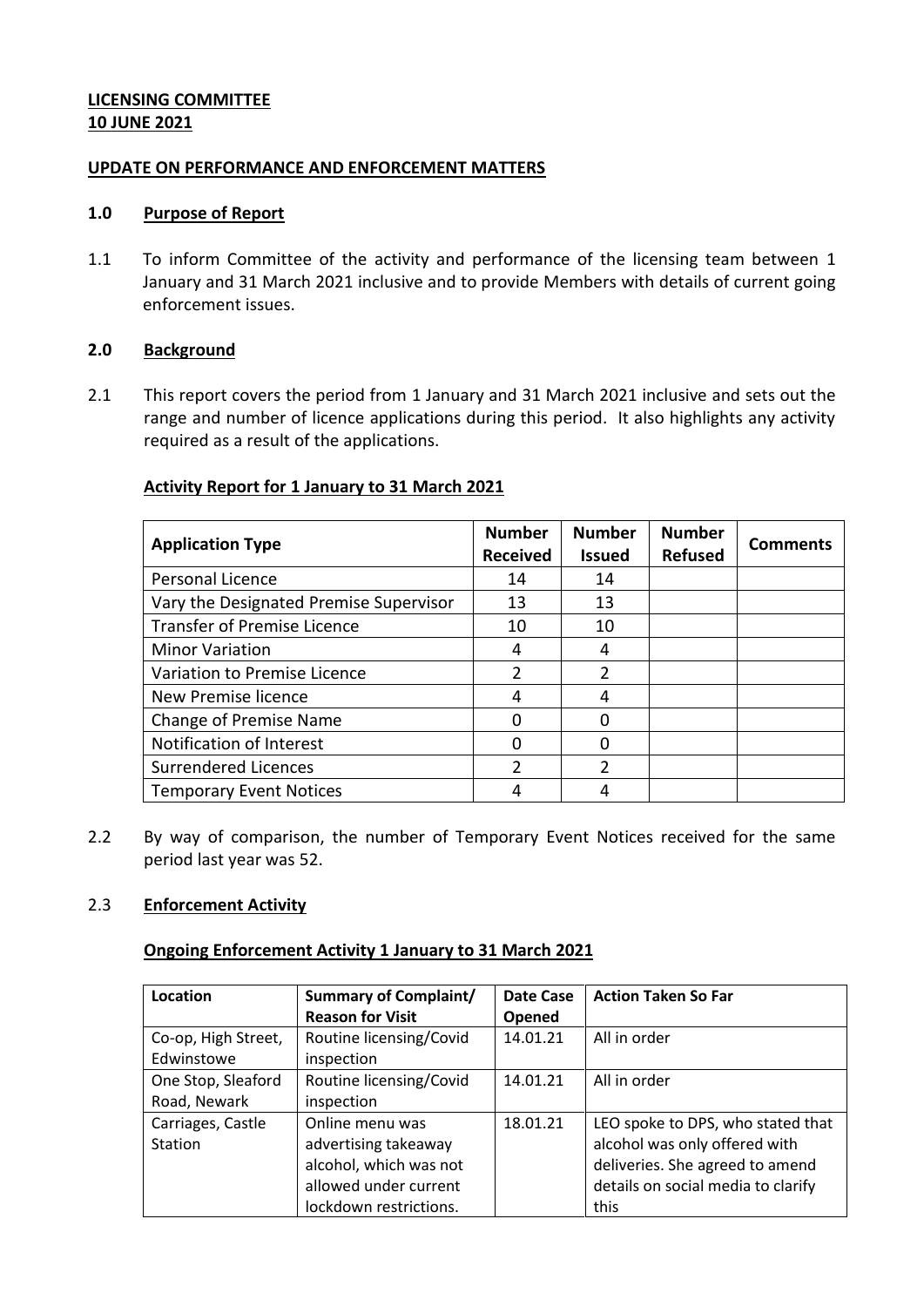| Co-op, Mansfield<br>Road, Clipstone   | Routine licensing/Covid<br>inspection | 19.01.21 | All in order                        |
|---------------------------------------|---------------------------------------|----------|-------------------------------------|
| <b>Fiskerton Post</b>                 | Routine licensing/Covid               | 19.01.21 | All in order                        |
| Office                                | inspection                            |          |                                     |
| Co-op, High Street,                   | Routine licensing/Covid               | 26.01.21 | All in order                        |
| Sutton-on-Trent                       | inspection                            |          |                                     |
| Kebab House,                          | Routine licensing/Covid               | 08.02.21 | LEO found no Covid safety notices   |
| Appleton Gate,                        | inspection                            |          | and staff not wearing face          |
| Newark                                |                                       |          | coverings. Covid regulations and    |
|                                       |                                       |          | guidance were explained to the      |
|                                       |                                       |          | manager. LEO visited a week later   |
|                                       |                                       |          | and found all in order.             |
| Sainsburys, London<br>Road, Balderton | Routine licensing/Covid<br>inspection | 08.02.21 | All in order                        |
| Morrisons, Newark                     | Routine licensing/Covid               | 08.02.21 | All in order                        |
|                                       | inspection                            |          |                                     |
| Black Swan,                           | Report of regular lock-ins            | 10.02.21 | LEO asked police licensing and      |
| Newark                                | at the premises                       |          | beat team to pay attention to the   |
|                                       |                                       |          | premises. No activity has been      |
|                                       |                                       |          | seen.                               |
| Aldi, Newark                          | Routine licensing/Covid<br>inspection | 11.02.21 | All in order                        |
| Shell Waitrose,                       | Routine licensing/Covid               | 11.02.21 | All in order                        |
| Winthorpe                             | inspection                            |          |                                     |
| One Stop,                             | Routine licensing/Covid               | 11.02.21 | LEO advised DPS to amend CCTV       |
| Bowbridge Road,                       | inspection                            |          | time as it was 1 hour fast and also |
| <b>Newark</b>                         |                                       |          | to check that Covid risk            |
|                                       |                                       |          | assessment was in place.            |
| Asda, Ollerton                        | Routine licensing/Covid               | 15.02.21 | All in order                        |
|                                       | inspection                            | 15.02.21 | All in order                        |
| C-op, Main Street,<br>Lowdham         | Routine licensing/Covid<br>inspection |          |                                     |
| Londis, Eton                          | Routine licensing/Covid               | 15.02.21 | All in order                        |
| Avenue, Newark                        | inspection                            |          |                                     |
| Co-op, The                            | Routine licensing/Covid               | 17.02.21 | All in order                        |
| Ropewalk,                             | inspection                            |          |                                     |
| Southwell                             |                                       |          |                                     |
| Nisa Local,                           | Routine licensing/Covid               | 17.02.21 | Covid safety measures all in order, |
| Southwell Road                        | inspection                            |          | advised how to transfer licence     |
| East, Rainworth                       |                                       |          | and vary DPS                        |
| Middleton Stores,                     | Routine licensing/Covid               | 17.02.21 | All in order                        |
| Middleton Road,                       | inspection                            |          |                                     |
| Newark                                |                                       |          |                                     |
| Key Store, 45                         | Routine licensing/Covid               | 24.02.21 | All in order                        |
| Lincoln Road,                         | inspection                            |          |                                     |
| <b>Newark</b>                         |                                       |          |                                     |
| Londis, Preston                       | Routine licensing/Covid               | 24.02.21 | All in order                        |
| Road, Rainworth                       | inspection                            |          |                                     |
| <b>Texaco Service</b>                 | Routine licensing/Covid               | 24.02.21 | All in order                        |
| Station, North                        | inspection                            |          |                                     |
| Gate, Newark                          |                                       |          |                                     |
| Tesco, Ollerton                       | Routine licensing/Covid               | 24.02.21 | All in order                        |
|                                       | inspection                            |          |                                     |